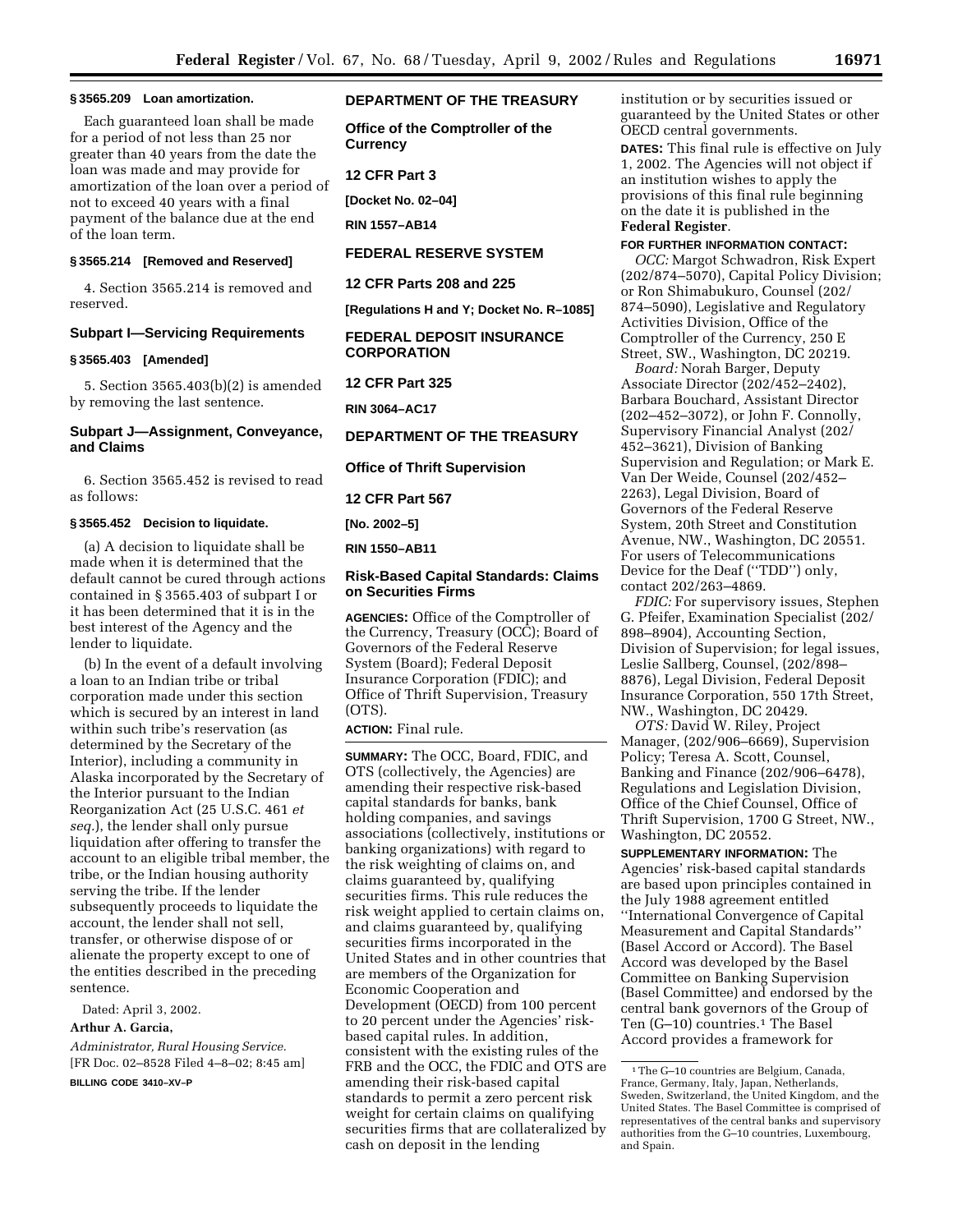assessing the capital adequacy of a bank by risk weighting its assets and offbalance-sheet exposures primarily based on credit risk.

The original Basel Accord imposed a 20 percent risk weight for claims on banks incorporated in the United States or other OECD countries 2 and a 100 percent risk weight for claims on securities firms and most other nonbanking firms. In April 1998, the Basel Committee amended the Basel Accord to lower the risk weight from 100 percent to 20 percent for claims on, and claims guaranteed by, securities firms incorporated in OECD countries if such firms are subject to supervisory and regulatory arrangements that are comparable to those imposed on OECD banks.3 Such arrangements must include risk-based capital requirements that are comparable to those applied to banks under the Accord and its amendment to incorporate market risks. The term ''comparable'' is also intended to require that qualifying securities firms (but not necessarily their parent organizations) be subject to consolidated regulation and supervision with respect to their subsidiaries.

One of the primary reasons that the Basel Committee amended the Accord was to make it consistent with the European Union's (EU) Capital Adequacy Directive (CAD). A number of European countries have followed the

3Prior to this 1998 amendment, the Basel Accord generally permitted claims on securities firms to receive a preferential risk weight only if the claims were covered by a qualifying guarantee or secured by qualifying collateral. In general, under the Agencies' risk-based capital standards, qualifying guarantees are limited to guarantees by central governments (including U.S. government agencies), U.S. government-sponsored agencies, state and local governments of the OECD-based group of countries, multilateral lending institutions, regional development banks, U.S. depository institutions, and certain foreign banks. Qualifying collateral is generally limited to cash on deposit in the lending bank, securities issued or guaranteed by the U.S. or other OECD central governments (including U.S. government agencies), and securities issued or guaranteed by U.S. government-sponsored agencies, multilateral lending institutions, or regional development banks. Claims covered by a qualifying guarantee or secured by qualifying collateral generally are accorded a risk weight of either zero percent or 20 percent.

CAD for some time. The CAD, which subjects EU banks and securities firms to the same capital requirements, applies a 20 percent risk weight to claims on both banks and securities firms.

### **Proposed Rule**

The Agencies proposed to reduce from 100 percent to 20 percent the risk weight applied to certain claims on, and claims guaranteed by, qualifying securities firms under the Agencies' risk-based capital rules.4 Under the proposal, as under the Basel Accord, qualifying securities firms must be incorporated in an OECD country and subject to supervisory and regulatory arrangements comparable to those imposed on OECD banks.

With respect to securities firms incorporated in the United States, the proposal would have required U.S. securities firms to be broker-dealers registered with the Securities and Exchange Commission (SEC) to be qualifying securities firms. Qualifying U.S. securities firms also had to be subject to and in compliance with the SEC's net capital rule, and margin and other regulatory requirements applicable to registered broker-dealers.

To be qualifying securities firms, the proposal would have required securities firms incorporated in any other OECD country to be subject to consolidated supervision and regulation (covering their subsidiaries, but not necessarily their parent organizations) comparable to that imposed on depository institutions in OECD countries. This includes risk-based capital requirements comparable to those applied to banks under the Accord<sup>5</sup> and banking organizations under the Agencies' capital rules.

Finally, for claims on a qualifying securities firm to be accorded a 20 percent risk weight, the proposal would have required the firm to satisfy a rating standard. As proposed, a qualifying securities firm, or its parent consolidated group, would have been required to have a long-term issuer credit rating,<sup>6</sup> or a rating on at least one

issue of long-term (i.e., one year or longer) unsecured debt, from a nationally recognized statistical rating organization (rating agency) that is in one of the three highest investment grade rating categories 7 used by the rating agency.8

## **Comment Analysis**

The Agencies received five comments. Four were from banking organizations, while one was from a securities industry trade association.

The five commenters supported the proposal to apply a 20 percent risk weight to claims on, or guaranteed by, qualifying securities firms. Two commenters indicated that the rule change would appropriately recognize the relatively low credit risk of claims on qualifying securities firms in OECD countries that are subject to supervision and regulation, including a risk-based capital requirement, comparable to supervision and regulation of banks in those countries. Two commenters stated that adopting the rule change would create a greater degree of equality

7The Agencies recognize that recent international consultative papers and a rule issued by the banking agencies used the two highest investment grade rating categories to identify assets that would qualify for a 20 percent risk weight. Both the Basel Committee's June 1999 consultative paper entitled ''A New Capital Adequacy Framework'', and the Committee's January 2001 second consultative paper entitled ''The New Basel Capital Accord'', proposed that a bank, commercial firm, or securitization position rated in one of the two highest investment grade rating categories would qualify for a 20 percent risk weight. In addition, the Agencies' November 2001 final rule on recourse and direct credit substitutes provides that a securitization position rated in one of the two highest investment grade rating categories may qualify for a 20 percent risk weight. 66 FR 59614 (November 29, 2001) (Recourse Rule).

The Agencies considered a rating requirement for securities firms consistent with these other proposals, but decided it would be appropriate to propose requiring qualifying securities firms to be rated in one of the top three rating categories of a rating agency. In addition to meeting the rating standard, qualifying securities firms would be subject to supervision and regulation comparable to depository institutions in OECD countries. This supervision distinguishes qualifying securities firms from other types of entities, such as commercial firms. Further, under the current Basel Accord, claims on OECD banks and securities firms receive a 20 percent risk weight without satisfying a similar credit rating requirement. Thus, while the Agencies considered both a higher rating requirement, on the one hand, and no rating requirement, on the other, the Agencies concluded the proposed rating requirement struck an appropriate balance.

8The Recourse Rule defined ''nationally recognized statistical rating organization'' as an entity recognized by the Division of Market Regulation of the SEC as a nationally recognized statistical rating organization for various purposes, including the Commission's uniform net capital requirements for brokers and dealers.

<sup>2</sup>The OECD is an international organization of countries that are committed to market-oriented economic policies, including the promotion of private enterprise and free market prices, liberal trade policies, and the absence of exchange controls. For purposes of the Basel Accord, OECD countries are those countries that are full members of the OECD or that have concluded special lending arrangements associated with the International Monetary Fund's General Arrangements to Borrow. A listing of OECD member countries is available at *www.oecdwash.org.* Any OECD country that has rescheduled its external sovereign debt, however, may not receive the preferential capital treatment generally granted to OECD countries under the Accord for five years after such rescheduling.

<sup>4</sup> 65 FR 76180 (Dec. 6, 2000).

<sup>5</sup>This standard generally would include firms engaged in securities activities in the EU that are subject to the CAD. Securities firms in other OECD countries would need to demonstrate to institutions and the Agencies that their supervision and regulation qualify as comparable under this rule and the Accord.

<sup>6</sup>A long-term issuer credit rating is one that assesses a firm's overall capacity and willingness to pay on a timely basis its unsecured financial obligations. Under the proposed rule, issuer credit ratings that are assigned to a non-broker-dealer subsidiary or affiliate of the securities firm (other than the parent consolidated group), or debt ratings

on long-term unsecured debt issues of such a subsidiary or affiliate of the securities firm, would not satisfy the rating criterion.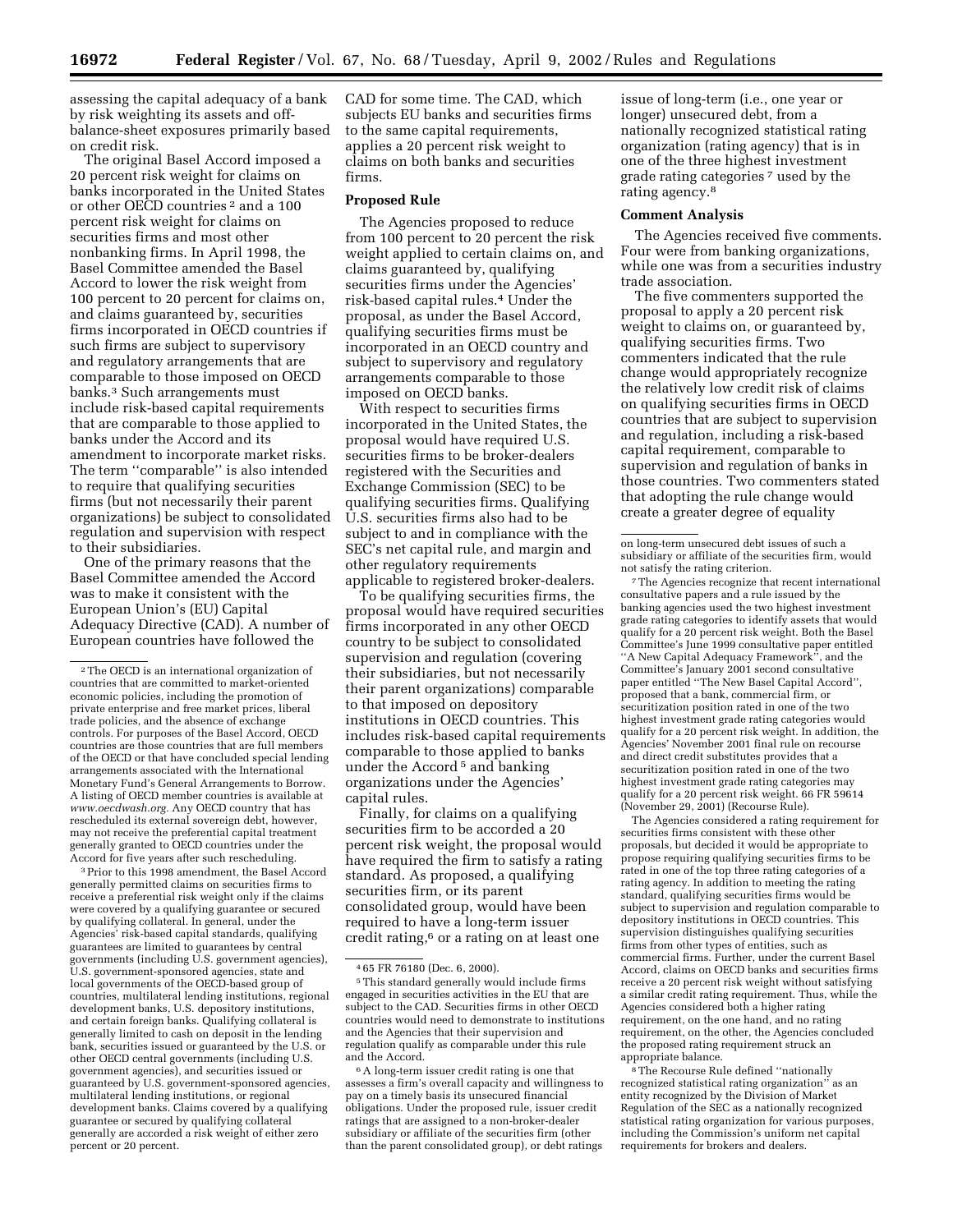between U.S. institutions and non-U.S. institutions that already apply the 1998 Basel revision for claims on securities firms.

One of the commenters did not object to the Agencies' adoption of a rating criterion for qualifying securities firms even though it is more conservative than the Basel provision. Three commenters, however, opposed the adoption of a rating standard. First, these commenters believed that the qualifying criteria requiring adequate supervision, regulation, and capital are sufficient indicators of creditworthiness without a rating requirement. Specifically, SEC supervision of broker-dealers, including its net capital rule, provides a rigorous supervisory framework not warranting the additional rating requirement. Second, two commenters stated that elimination of the rating standard from the proposed U.S. rule would make it consistent with the Basel provision and would eliminate the competitive disparity with foreign banks applying the Basel provision. Two commenters also indicated that imposing a rating requirement on securities firms is inconsistent with the provision of the Agencies' current capital rule granting a 20 percent risk weight to claims on OECD banks without a rating requirement. Two commenters noted that many high quality securities firms in the United States do not issue debt in the public debt markets and therefore do not have a credit rating from a rating agency. They contended that the Agencies should not put such firms into the position of either obtaining ratings without a business need or being disadvantaged (i.e., paying higher rates) when they borrow from banking organizations. Another commenter argued that the Agencies should not vest government authority in, and increase institutions' reliance on, a small group of private rating agencies.

Upon further consideration, the Agencies have decided that market practices for certain types of transactions and banking organizations' credit risk exposure from such transactions do not necessitate compliance with a rating standard for certain types of collateralized transactions. Accordingly, the Agencies are differentiating the treatment of uncollateralized transactions and certain types of collateralized transactions satisfying designated prudential criteria.

Accordingly, with regard to claims on qualifying securities firms that do not meet such prudential collateralization criteria (or that are not otherwise covered by a qualifying guarantee or secured by qualifying collateral), the

Agencies are retaining the proposed rating standard as a uniform way of assessing the credit risk of securities firms in the United States and in other OECD countries. The use of such credit ratings represents a market-based approach for credit assessment because investors and market participants rely on such ratings in making investment and business decisions. The Agencies recognize the value of the supervisory and regulatory oversight of securities firms in the United States and other OECD countries. However, the Agencies believe that applying a rating standard as a uniform credit standard for securities firms both domestically and internationally is a sound prudential supplement to ensure that only claims on, or guaranteed by, high quality securities firms are accorded a 20 percent risk weight. Because a ratingsbased approach increases the risk sensitivity of the risk-based capital framework, the Agencies also adopted such an approach in the recently issued Recourse Rule.9 In addition, the use of external ratings is under consideration by the Basel Committee as part of the revisions to the Accord.

One commenter believed that claims on a qualifying securities firm that is unrated should be given a 20 percent risk weight only if the claims are guaranteed by the securities firm's parent company and the parent company is rated in one of the top three investment grade rating categories. The parent company need not be a qualifying securities firm. Such a guarantee legally ensures that a parent company with a high credit rating will support claims on its qualifying securities firm subsidiary. Accordingly, the final rule allows 20 percent risk weighting on a claim on an unrated qualifying securities firm if the parent company guarantees the claim and satisfies the rating standard.

One commenter believed that the Agencies should allow banking organizations to rely on ratings generated by their internal ratings systems and analytical models. These systems and models cover a wide range of securities firms and are relied upon by banking organizations for the allocation of economic capital and for other purposes. This commenter argued that reliance on such systems is consistent with the internal-ratingsbased approach that is a major focus of the potential revisions to the Basel Accord set forth in the Basel

Committee's January 2000 consultative paper. However, it is premature to adopt such an option in this rulemaking. The broader Basel consultative process is addressing outstanding issues related to the adoption of such an internal ratings approach, and the Agencies may reconsider this position once the Basel process is concluded.

In response to commenters who argued that the rule could force some securities firms to obtain unneeded ratings to avoid higher borrowing costs, the Agencies have decided to accord a 20 percent risk weight to certain collateralized claims on qualifying securities firms, without regard to the rating standard, provided the claims satisfy certain specified criteria. The Agencies have determined that the requirements imposed by the market on certain collateralized transactions, particularly reverse repurchase/ repurchase agreements and securities lending/borrowing transactions, ensure that such claims on qualifying securities firms pose very low credit risk to banking organizations. These market practices are incorporated in the prudential requirements imposed by the final rule.

Under the final rule, the collateralized portion of a claim on a qualifying securities firm is eligible for a 20 percent risk weight provided that the claim arises under a contract that: (1) Is a reverse repurchase/repurchase agreement or securities lending/ borrowing transaction executed using standard industry documentation;  $(2)$  is collateralized by liquid and readily marketable debt or equity securities; (3) is marked to market daily; (4) is subject to a daily margin maintenance requirement under the standard industry documentation 10; and (5) can be liquidated, terminated, or accelerated immediately in bankruptcy or similar proceeding, and the security or collateral agreement will not be stayed or avoided, under applicable law of the relevant jurisdiction.11 The

<sup>9</sup>Furthermore, consistent with the Recourse Rule, if ratings are available from more than one rating agency, the lowest rating will be used to determine whether the rating standard has been met.

<sup>10</sup>The collateralized portion of the claim is the portion covered by the market value of the collateral. Remargining of collateral should be executed on a daily basis, taking into account any change in a banking organization's exposure to the counterparty under the claim in relation to the market value of the collateral held in support of the claim.

<sup>11</sup>For example, a claim is exempt from the automatic stay in bankruptcy in the United States if it arises under a securities contract or a repurchase agreement subject to section 555 or 559 of the Bankruptcy Code, respectively (11 U.S.C. 555 or 559), a qualified financial contract under section 11(e)(8) of the Federal Deposit Insurance Act (12 U.S.C. 1821(e)(8)), or a netting contract between financial institutions under sections 401–407 of the Federal Deposit Insurance Corporation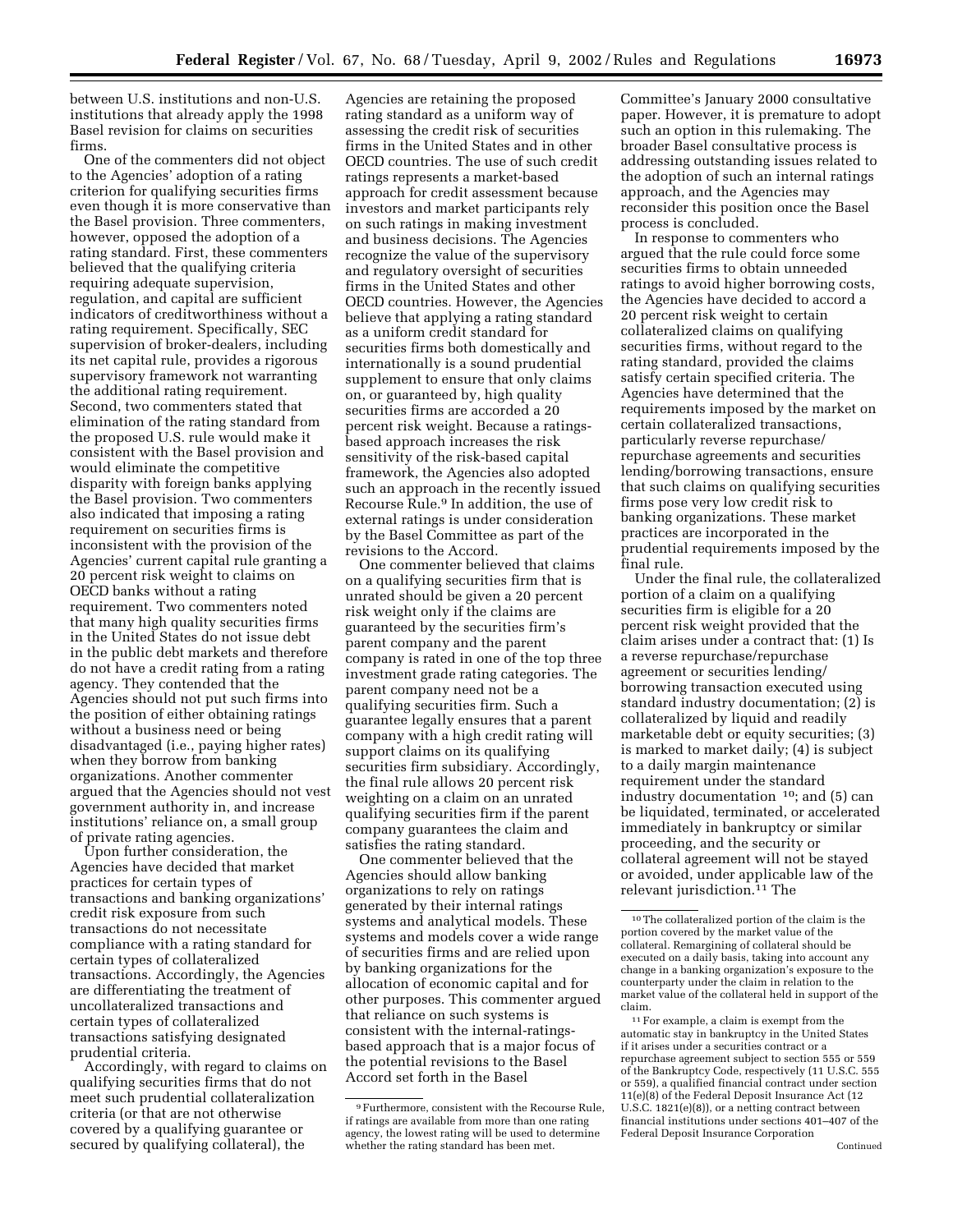collateralization of such a claim should be consistent with sound industry practice for the type of transaction, such as a securities borrowing transaction. The final rule accords such collateralized claims on qualifying securities firms a 20 percent risk weight (if the claims are not otherwise eligible for a zero percent risk weight) without the need for the qualifying securities firm or its parent company to comply with the rating standard of the final rule. If the claim were off balance sheet, the claim would continue to be converted to an on-balance sheet credit equivalent amount according to each Agency's risk-based capital rules and then risk weighted.

One commenter contended that the rule should accord a 20 percent risk weight to claims on, or guaranteed by, a subsidiary of a qualifying securities firm if the subsidiary is subject to the same supervision and regulation as its parent qualifying securities firm. However, the Agencies believe that this approach would require extensive qualitative assessment of the regulation of subsidiaries of qualifying securities firms both domestically and internationally and, thus, is of little practical use in setting the risk weight for claims. Consequently, the Agencies have not made this suggested revision to the proposal.

One commenter urged the Agencies to eliminate the reference to ''other regulatory requirements'' in the criteria for qualifying U.S. securities firms. This commenter stated that the term includes regulatory requirements unrelated to securities firms' financial condition and would impose a substantial compliance burden on lending institutions. The commenter believed that a banking organization should be able to rely on representations of a broker-dealer that it meets the relevant regulatory requirements. The Agencies have decided to revise the language of the rule to require qualified U.S. securities firms to be broker-dealers registered with the SEC and comply with the SEC's net capital rule, 17 CFR 240.15c3– 1. Thus, the only requirement that banking organizations must track is whether a securities firm is in compliance with its net capital requirement. This requirement should not be burdensome to monitor because securities firms not in compliance with the net capital rule must immediately cease conducting business as brokerdealers, which would usually be well known in the financial sector. Absent information to the contrary, however,

the Agencies would allow banking organizations to rely on annual reports or other confirmations of compliance provided by securities firms.

Two commenters urged the Agencies to extend the 20 percent risk weight to over-the-counter (OTC) derivatives dealers registered with the SEC. They noted that such firms are subject to substantial regulation, supervision, and capital requirements. These include limits on the scope of their activities, specified internal risk management controls, recordkeeping and reporting obligations, and a net capital rule. Although these commenters recognized that the oversight of OTC derivatives dealers is less rigorous than for standard broker-dealers, they contended that the level of oversight is sufficient to support a 20 percent risk weight for claims on such firms. One commenter also believed that a risk weight less than 100 percent should be applied to entities subject to regulatory reporting as Material Associated Persons (MAPs) under the SEC's risk assessment rules. This commenter also believed that, if a MAP voluntarily reports information under the guidelines of the Derivatives Policy Group, the risk weight applicable to claims on the MAP should be reduced further.

The Agencies have retained their proposed requirement that U.S. firms must be fully regulated registered broker-dealers as a prerequisite to being qualifying securities firms. The Agencies continue to believe that only claims on those firms that are subject to the SEC's full oversight and net capital requirements should qualify for a capital charge that is only 20 percent of the requirement applied to a broad array of claims on other supervised financial firms, including bank holding companies. The Agencies believe that such oversight and supervision is needed to be consistent with the terms of the revised provision of the Basel Accord giving a 20 percent risk weight to claims on securities firms subject to such supervision and oversight. Accordingly, the final rule only reduces the risk weight of U.S. securities firms that are fully regulated, registered broker-dealers satisfying their net capital requirements. Furthermore, the Agencies are cognizant that claims on OTC derivatives dealers, MAPs, and other companies, with high quality ratings, may qualify for reduced risk weightings under the standardized ratings-based approach currently being considered as part of the revisions to the Basel Accord. The Agencies may reconsider this issue when the Basel Accord is amended.

Finally, one commenter stated that the Agencies should conduct a comprehensive review of all of their regulations to eliminate regulations that are unnecessary or outmoded, thereby hindering the flexibility needed by banking organizations as they adapt to the changing financial services industry. The Agencies note that the Basel riskbased capital framework is undergoing an overall review and revision to make it more risk-focused and flexible for banking organizations. Furthermore, the Agencies currently conduct comprehensive scheduled reviews of their regulations, including their capital guidelines.

In addition to the modifications discussed previously, the final rule states expressly that a claim (including a subordinated claim) on a qualifying securities firm that is an instrument used by the firm to satisfy its applicable capital requirement will be ineligible for the 20 percent risk weight. The Agencies have decided to impose this restriction because banks make subordinated loans to, and purchase subordinated debt of, securities firms that are included in the securities firms' capital under the SEC's net capital rule. As subordinated debt, the credit risk of these loans is higher than on the securities firms' senior debt and general unsecured obligations.

The collateralization provision of the final rule, in general, provides a 20 percent risk weight to claims on, or guaranteed by, qualifying securities firms that are collateralized by debt and equity securities, including corporate debt and equity securities. The Agencies note that the current rules of the OCC and the Board give a zero percent risk weight to certain claims that are collateralized by cash on deposit in the banking organization or by securities issued or guaranteed by the U.S. government or its agencies or other OECD central governments. 12 These current rules of the OCC and the Board require a positive margin of collateral to be maintained on such a claim on a daily basis, taking into account any change in a banking organization's exposure to the obligor or counterparty under the claim in relation to the market value of the collateral held in support of the claim. Claims qualifying for a zero percent risk weight under the current rules of the OCC and the Board are unaffected by this final rule giving a 20

Improvement Act of 1991 (12 U.S.C. 4401–4407), or the Board's Regulation EE (12 CFR part 231).

<sup>12</sup> 12 CFR part 3, appendix A, 3(a)(1)(viii); 12 CFR part 208, appendix A, III.C (1); and 12 CFR part 225, appendix A, III. (C)(1).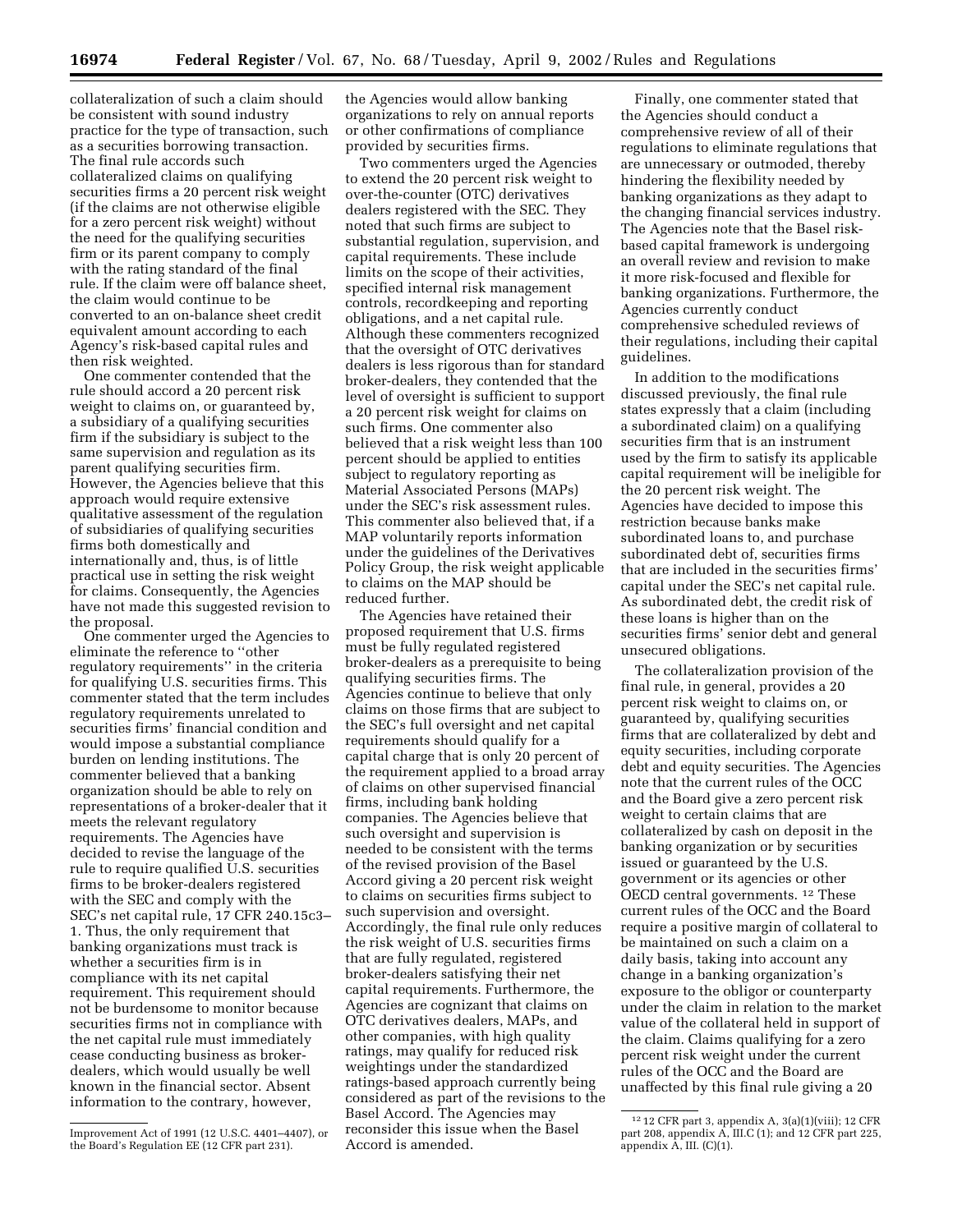percent risk weight to certain claims on qualifying securities firms.13

By contrast, OTS and FDIC rules apply a 20 percent risk weight to claims that are collateralized by cash on deposit in depository institutions or by securities issued or guaranteed by OECD governments.14 To ensure uniform treatment of claims on qualifying securities firms under the final rule, the FDIC and OTS are amending their rules to provide a zero percent risk weight to these claims.15 The FDIC and OTS are reviewing whether to make further rule changes to apply this risk weight to claims on other entities that are collateralized in this manner, *e.g.,* claims on borrowers that are secured by certificates of deposit.

## **Final Rule**

After careful consideration of the comments received and for the reasons discussed, the Agencies have decided to adopt a final rule according a 20 percent risk weight to certain claims on, or guaranteed by, certain qualifying OECD securities firms. Qualifying U.S. securities firms are broker-dealers that are registered with the Securities and Exchange Commission and satisfy their net capital requirements. Qualifying securities firms incorporated in other OECD countries are those firms that are subject to consolidated supervision and regulation comparable to that applied to banks in such countries. Such regulation must include risk-based capital requirements comparable to those applied to banks under the Basel Accord. With respect to OECD countries that are members of the European Union, compliance with the CAD generally satisfies this requirement.

The final rule applies a 20 percent risk weight to a claim on, or guaranteed by, a qualifying securities firm that has a long-term issuer credit rating or a rating on at least one issue of long-term unsecured debt in one of the three highest investment-grade-rating categories from a rating agency. However, if ratings are available from more than one rating agency, the lowest rating will be used to determine whether the rating standard has been met. The final rule also gives a 20 percent risk weight to a claim on a qualifying securities firm not satisfying the rating criterion if the firm's parent company satisfies the rating criterion and guarantees the claim. In addition, the final rule accords a 20 percent risk weight to a collateralized claim on, or guaranteed by, a qualifying securities firm if the claim arises under a contract that: (1) Is a reverse repurchase/ repurchase agreement or securities lending/borrowing transaction executed under standard industry documentation; (2) is collateralized by liquid and readily marketable debt or equity securities; (3) is marked to market daily; (4) is subject to a daily margin maintenance requirement under the standard industry documentation; and (5) can be liquidated, terminated, or accelerated immediately in bankruptcy or similar proceeding, and the security or collateral agreement will not be stayed or avoided, under applicable law of the relevant jurisdiction.

The Agencies are adopting this rule giving a 20 percent risk weight to certain claims on certain qualifying securities firms for several reasons. First, claims on qualifying securities firms satisfying the criteria of the final rule generally pose relatively low credit risk to banking organizations. Second, the 100 percent risk weight applied to claims on securities firms under the Agencies' current capital rules is more stringent than the 20 percent risk weight permitted for claims on qualifying securities firms under the Basel Accord and the CAD. This results in a competitive inequity for U.S. depository institutions, which would be reduced by this final rule.

The Agencies note that this rule will address collateralized transactions conducted with qualifying securities firms where the collateral is a marketable security other than an U.S. or other OECD government security. As noted previously, the OCC and the Board will permit transactions that are collateralized by cash or an U.S. or other OECD government security to be risk weighted according to each Agency's existing risk-based capital rules for collateralized transactions. Furthermore, consistent with the current rules of the OCC and the Board, the FDIC and the

OTS are modifying their risk-based capital standards to permit a zero percent risk weight to be assigned to certain claims on qualifying securities firms collateralized by cash on deposit in a bank or securities issued or guaranteed by the central governments of OECD countries (e.g., securities of the U.S. Government and its agencies), as discussed previously. Finally, if the banking organization is subject to the market risk rules of the OCC, Board, or FDIC, and the transaction is a securities borrowing transaction, the risk-based capital for the transaction should be determined according to the Interim Rule on Securities Borrowing Transactions.16

### **Regulatory Flexibility Act**

Under section 605(b) of the Regulatory Flexibility Act, the Agencies certify that this rule will not have a significant economic impact on a substantial number of small entities within the meaning of the Regulatory Flexibility Act (5 U.S.C. 601 *et seq.*) because it will not have a significant impact on the amount of capital required to be held by small institutions. The rule: (1) Only covers a narrow category of assets, (2) decreases the amount of capital that an institution must hold for those assets, (3) does not significantly change the amount of total capital an institution must hold, and (4) will have a positive impact on an affected institution's capital compliance. Accordingly, a regulatory flexibility analysis is not required.

### **Paperwork Reduction Act**

The Agencies have determined that this final rule does not involve a collection of information pursuant to the provisions of the Paperwork Reduction Act of 1995 (44 U.S.C. 3501, *et seq.*).

## **Use of ''Plain Language''**

Section 722 of the Gramm-Leach-Bliley Act of 1999 requires the use of ''plain language'' in all proposed and final rules published after January 1, 2001. The Agencies invited comments on whether the proposed rule was written in ''plain language'' and how to make the proposed rule easier to understand. No commenter indicated that the proposed rule needs to be revised to make it easier to understand. The final rule is substantially similar to the proposed rule and the Agencies believe the final rule is written plainly and clearly.

<sup>13</sup>Also, this final rule is in addition to, and does not modify, the current rules of the Agencies that already permit a 20 percent risk weight to be assigned to certain claims that are collateralized by securities issued or guaranteed by U.S. governmentsponsored agencies, multilateral lending institutions, or regional development banks.

<sup>14</sup> 12 CFR part 325, Appendix A, II.C and 12 CFR 567.6(a)(ii)(B) and (N).

<sup>15</sup>The Riegle Community Development and Regulatory Improvement Act of 1994 (12 U.S.C. 4803(a)) requires the Agencies to work jointly to make uniform their regulations and guidelines implementing common statutory or supervisory policies. Although the current risk-based capital rules of the OCC and the Board with regard to collateralized claims that qualify for the zero percent risk weighting are not affected by this final rule, the FDIC and OTS are amending their riskbased capital standards to ensure that the Agencies have consistency of application in how claims on qualifying securities firms are risk-weighted when the claims are collateralized by cash on deposit in the lending depository institution or by securities issued or guaranteed by the U.S. or other OECD central governments (including U.S. government agencies).

<sup>16</sup> 12 CFR part 3, appendix B, 3(a)(1)(ii) (OCC); 12 CFR part 208, appendix E, 3(a)(1)(Board); 12 CFR part 225, appendix E, 3(a)(1)(Board); and 12 CFR part 325, appendix  $C$ ,  $3(a)(1)(FDIC)$ .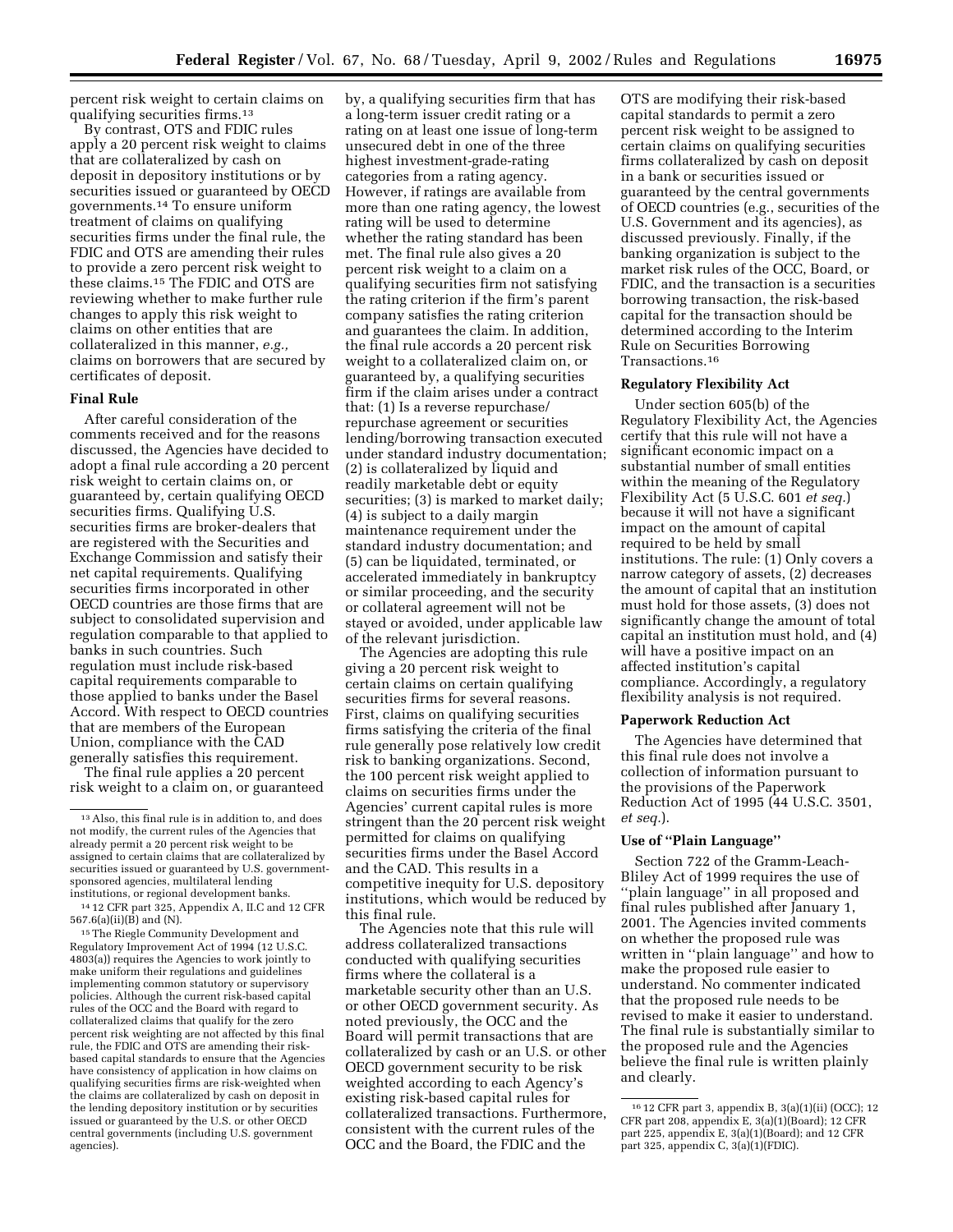#### **Executive Order 12866**

The Comptroller of the Currency and the Director of the OTS have determined that this final rule is not a ''significant regulatory action'' for purposes of Executive Order 12866. This rule reduces the current risk weighting applied to claims on qualifying securities firms and will not impose additional cost or burden on institutions.

## **OCC and OTS—Unfunded Mandates Reform Act of 1995**

Section 202 of the Unfunded Mandates Reform Act of 1995, Pub. L. 104–4, (Unfunded Mandates Act), requires that an agency prepare a budgetary impact statement before promulgating a rule that includes a federal mandate that may result in the expenditure by state, local, and tribal governments, in the aggregate, or by the private sector, of \$100 million or more in any one year. If a budgetary impact statement is required, section 205 of the Unfunded Mandates Act also requires an agency to identify and consider a reasonable number of regulatory alternatives before promulgating a rule. As discussed in the preamble, this final rule reduces the current risk-based capital charge for claims on, and claims guaranteed by, qualifying securities firms. Accordingly, the OCC and OTS have determined that this rule will not result in the expenditure by state, local, and tribal governments, or by the private sector, of \$100 million or more in any one year. In fact, this rule will not impose any new cost or burden on state, local, or tribal governments, or the private sector. Therefore, the OCC and OTS have not prepared a budgetary impact statement or specifically addressed the regulatory alternatives considered.

### **FDIC Assessment of Impact of Federal Regulation On Families**

The FDIC has determined that this final rule will not affect family well being within the meaning of section 654 of the Treasury and General Government Appropriations Act of 1999 (Pub. L.105–277).

### **List of Subjects**

#### *12 CFR Part 3*

Administrative practice and procedure, Capital, National banks, Reporting and recordkeeping requirements, Risk.

## *12 CFR Part 208*

Accounting, Agriculture, Banks, banking, Confidential business information, Crime, Currency, Federal Reserve System, Mortgages, Reporting and recordkeeping requirements, Securities.

## *12 CFR Part 225*

Administrative practice and procedure, Banks, banking, Federal Reserve System, Holding companies, Reporting and recordkeeping requirements, Securities.

## *12 CFR Part 325*

Administrative practice and procedure, Banks, banking, Capital adequacy, Reporting and recordkeeping requirements, Savings associations, State non-member banks.

### *12 CFR Part 567*

Capital, Reporting and recordkeeping requirements, Savings associations.

### **Office of the Comptroller of the Currency**

#### **12 CFR Chapter I**

#### **Authority and Issuance**

For the reasons set out in the joint preamble, the Office of the Comptroller of the Currency amends part 3 of chapter I of title 12 of the Code of Federal Regulations as follows:

## **PART 3—MINIMUM CAPITAL RATIOS; ISSUANCE OF DIRECTIVES**

1. The authority citation for part 3 continues to read as follows:

**Authority:** 12 U.S.C. 93a, 161, 1818, 1828(n), 1828 note, 1831n note, 1835, 3907, and 3909.

2. In appendix A to part 3: A. In section 1, paragraphs (c)(19)

through (c)(34) are redesignated as (c)(20) through (c)(35);

B. In section 1, new paragraph (c)(19) is added;

C. In section 3, footnotes 11a and 11b are redesignated as 11b and 11c;

D. In section 3, new paragraphs

 $(a)(2)(xiii)$  and  $(a)(4)(x)$  are added; and E. In section 3, new footnote 11a is added.

#### **The additions read as follows:**

#### **Appendix A to Part 3—Risk-Based Capital Guidelines**

*Section 1. Purpose, Applicability of Guidelines, and Definitions.*

\* \* \* \* \* (c) \* \* \*

(19) *Nationally recognized statistical rating organization (NRSRO)* means an entity recognized by the Division of Market Regulation of the Securities and Exchange Commission (or any successor Division) (Commission or SEC) as a nationally recognized statistical rating organization for various purposes, including the

Commission's uniform net capital requirements for brokers and dealers. \* \* \* \* \*

*Section 3. Risk Categories/Weights for On-Balance Sheet Assets and Off-Balance Sheet Items.*

- \* \* \* \* \*
- (a) \* \* \*
- $(2) * * * *$

(xiii) Claims on, or guaranteed by, a securities firm incorporated in an OECD country, that satisfies the following conditions:

(A) If the securities firm is incorporated in the United States, then the firm must be a broker-dealer that is registered with the SEC and must be in compliance with the SEC's net capital regulation (17 CFR 240.15c3(1)).

(B) If the securities firm is incorporated in any other OECD country, then the bank must be able to demonstrate that the firm is subject to consolidated supervision and regulation, including its subsidiaries, comparable to that imposed on depository institutions in OECD countries; such regulation must include riskbased capital standards comparable to those applied to depository institutions under the Basel Capital Accord.11a

(C) The securities firm, whether incorporated in the United States or another OECD country, must also have a long-term credit rating in accordance with section 3(a)(2)(xiii)(C)(*1*) of this appendix A; a parent company guarantee in accordance with section 3(a)(2)(xiii)(C)(*2*) of this appendix A; or a collateralized claim in accordance with section 3(a)(2)(xiii)(C)(*3*) of this appendix A. Claims representing capital of a securities firm must be risk weighted at 100 percent in accordance with section 3(a)(4) of this Appendix A.

(*1*) *Credit rating*. The securities firm must have either a long-term issuer credit rating or a credit rating on at least one issue of longterm unsecured debt, from a NRSRO that is in one of the three highest investment-grade categories used by the NRSRO. If the securities firm has a credit rating from more than one NRSRO, the lowest credit rating must be used to determine the credit rating under this paragraph.

(*2*) *Parent company guarantee.* The claim on, or guaranteed by, the securities firm must be guaranteed by the firm's parent company, and the parent company must have either a long-term issuer credit rating or a credit rating on at least one issue of long-term unsecured debt, from a NRSRO that is in one of the three highest investment-grade categories used by the NRSRO.

(*3*) *Collateralized claim*. The claim on the securities firm must be collateralized subject to all of the following requirements:

(*i*) The claim must arise from a reverse repurchase/repurchase agreement or securities lending/borrowing contract executed using standard industry documentation.

<sup>11</sup>a*See* Accord on International Convergence of Capital Measurement and Capital Standards as adopted by the Basle Committee on Banking Regulations and Supervisory Practices (renamed as the Basel Committee on Banking Supervision), dated July 1988 (amended 1998).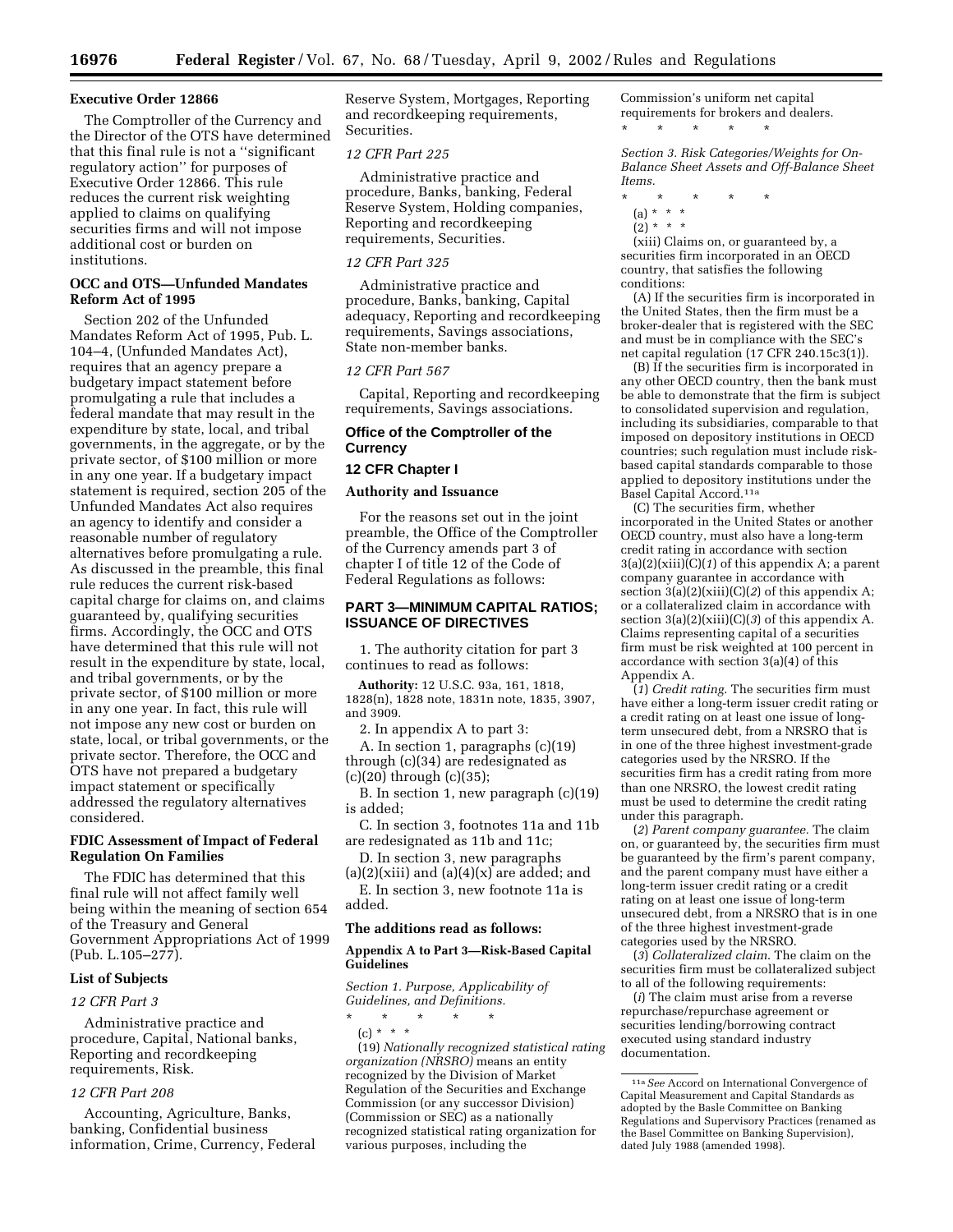(*ii*) The collateral must consist of debt or equity securities that are liquid and readily marketable.

(*iii*) The claim and collateral must be marked-to-market daily.

(*iv*) The claim must be subject to daily margin maintenance requirements under standard industry documentation.

(*v*) The contract from which the claim arises can be liquidated, terminated, or accelerated immediately in bankruptcy or similar proceedings, and the security or collateral agreement will not be stayed or avoided under the applicable law of the relevant jurisdiction. To be exempt from the automatic stay in bankruptcy in the United States, the claim must arise from a securities contract or a repurchase agreement under section 555 or 559, respectively, of the Bankruptcy Code (11 U.S.C. 555 or 559), a qualified financial contract under section 11(e)(8) of the Federal Deposit Insurance Act (12 U.S.C. 1821(e)(8)), or a netting contract between or among financial institutions under sections 401–407 of the Federal Deposit Insurance Corporation Improvement Act of 1991 (912 U.S.C. 4407), or the Regulation EE (12 CFR part 231).

\* \* \* \* \*

(4) \* \* \*

(x) Claims representing capital of a securities firm notwithstanding section  $3(a)(2)(xiii)$  of this appendix A.

\* \* \* \* \*

Dated: March 25, 2002.

**John D. Hawke, Jr.,** *Comptroller of the Currency.*

## **Federal Reserve System**

#### **12 CFR Chapter II**

For the reasons set forth in the joint preamble, parts 208 and 225 of chapter II of title 12 of the Code of Federal Regulations are amended as follows:

## **PART 208—MEMBERSHIP OF STATE BANKING INSTITUTIONS IN THE FEDERAL RESERVE SYSTEM (REGULATION H)**

1. The authority citation for part 208 continues to read as follows:

**Authority:** 12 U.S.C. 24, 36, 92a, 93a, 248(a), 248(c), 321–338a, 371d, 461, 481–486, 601, 611, 1814, 1816, 1818, 1820(d)(9), 1823(j), 1828(o), 1831, 1831o, 1831p–1, 1831r–1, 1835(a), 1882, 2901–2907, 3105, 3310, 3331–3351, and 3906–3909; 15 U.S.C. 78b, 78l(b), 781(g), 781(i), 78o–4(c)(5), 78q, 78q–1, and 78w; 31 U.S.C. 5318; 42 U.S.C. 4012a, 4104a, 4104b, 4106, and 4128.

2. In appendix A to part 208, the following amendments are made: a. In sections III. and IV., footnotes 38 through 54 are redesignated as footnotes 41 through 57;

b. In section III.C.2. under the title *Category 2: 20* percent, the three existing paragraphs are designated as 2.a. through 2.c., and a new paragraph 2.d. is added with new footnotes 38, 39, and 40;

c. In section III.C.4.b., a new sentence is added at the end of the paragraph; and

d. In Attachment III, under Category 2, new paragraphs 12 and 13 are added. The revision and additions read as follows:

## **Appendix A to Part 208—Capital Adequacy Guidelines for State Member Banks: Risk-Based Measure**

- \* \* \* \* \* III. \* \* \*
	- $C. * * * *$
	- $2. * * * *$

d. This category also includes claims 38 on, or guaranteed by, a qualifying securities firm incorporated in the United States or other member of the OECD-based group of countries 39 provided that: The qualifying securities firm has a long-term issuer credit rating, or a rating on at least one issue of long-term debt, in one of the three highest investment grade rating categories from a nationally recognized statistical rating organization; or the claim is guaranteed by the firm's parent company and the parent company has such a rating. If ratings are available from more than one rating agency, the lowest rating will be used to determine whether the rating requirement has been met. This category also includes a collateralized claim on a qualifying securities firm in such a country, without regard to satisfaction of the rating standard, provided that the claim arises under a contract that:

(1) Is a reverse repurchase/repurchase agreement or securities lending/borrowing transaction executed using standard industry documentation;

(2) Is collateralized by debt or equity securities that are liquid and readily marketable;

(3) Is marked-to-market daily;

(4) Is subject to a daily margin maintenance requirement under the standard industry documentation; and

(5) Can be liquidated, terminated, or accelerated immediately in bankruptcy or similar proceeding, and the security or collateral agreement will not be stayed or

39With regard to securities firms incorporated in the United States, qualifying securities firms are those securities firms that are broker-dealers registered with the Securities and Exchange Commission (SEC) and are in compliance with the SEC's net capital rule, 17 CFR 240.15c3–1. With regard to securities firms incorporated in any other country in the OECD-based group of countries, qualifying securities firms are those securities firms that a bank is able to demonstrate are subject to consolidated supervision and regulation (covering their direct and indirect subsidiaries, but not necessarily their parent organizations) comparable to that imposed on banks in OECD countries. Such regulation must include risk-based capital requirements comparable to those applied to banks under the Accord on International Convergence of Capital Measurement and Capital Standards (1988, as amended in 1998) (Basel Accord).

avoided, under applicable law of the relevant jurisdiction.40

- \* \* \* \* \*
	- 4. \* \* \*

b. \* \* \* This category also includes claims representing capital of a qualifying securities firm.

**Attachment III—Summary of Risk Weights and Risk Categories for State Member Banks** \* \* \* \* \*

## Category 2: 20 Percent \* \* \*

\* \* \* \* \*

12. Claims on, and claims guaranteed by, qualifying securities firms incorporated in the United States or other member of the OECD-based group of countries provided that:

a. The qualifying securities firm has a rating in one of the top three investment grade rating categories from a nationally recognized statistical rating organization; or

b. The claim is guaranteed by a qualifying securities firm's parent company with such a rating.

13. Certain collateralized claims on qualifying securities firms in the United States or other member of the OECD-based group of countries, without regard to satisfaction of the rating standard, provided that the claim arises under a contract that:

a. Is a reverse repurchase/repurchase agreement or securities lending/borrowing transaction executed using standard industry documentation;

b. Is collateralized by liquid and readily marketable debt or equity securities;

c. Is marked to market daily;

d. Is subject to a daily margin maintenance requirement under the standard industry documentation; and

e. Can be liquidated, terminated, or accelerated immediately in bankruptcy or similar proceeding, and the security or collateral agreement will not be stayed or avoided, under applicable law of the relevant jurisdiction.

\* \* \* \* \*

## **PART 225—BANK HOLDING COMPANIES AND CHANGE IN BANK CONTROL (REGULATION Y)**

1. The authority citation for part 225 continues to read as follows:

**Authority:** 12 U.S.C. 1817(j)(13), 1818, 1828(o), 1831i, 1831p-1, 1843(c)(8), 1844(b), 1972(1), 3106, 3108, 3310, 3331–3351, 3907, and 3909.

2. In appendix A to part 225, the following amendments are made:

<sup>38</sup>Claims on a qualifying securities firm that are instruments the firm, or its parent company, uses to satisfy its applicable capital requirements are not eligible for this risk weight.

<sup>40</sup>For example, a claim is exempt from the automatic stay in bankruptcy in the United States if it arises under a securities contract or a repurchase agreement subject to section 555 or 559 of the Bankruptcy Code, respectively (11 U.S.C. 555 or 559), a qualified financial contract under section 11(e)(8) of the Federal Deposit Insurance Act (12 U.S.C. 1821(e)(8)), or a netting contract between financial institutions under sections 401–407 of the Federal Deposit Insurance Corporation Improvement Act of 1991 (12 U.S.C. 4401–4407), or the Board's Regulation EE (12 CFR Part 231).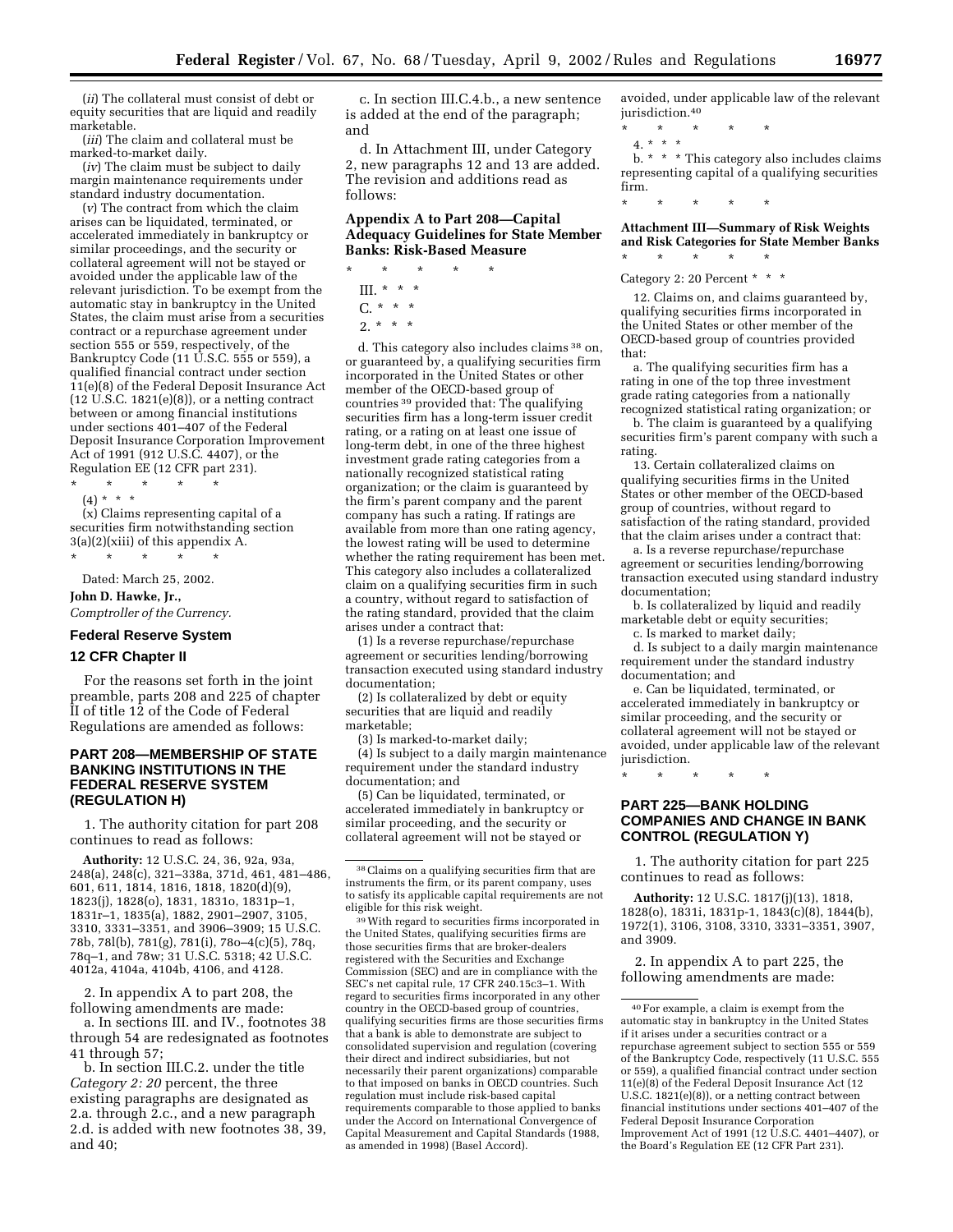a. In sections III. and IV., footnotes 42 through 58 are redesignated as footnotes 45 through 61;

b. In section III.C.2. under the title Category 2: 20 percent, the three existing paragraphs are designated as 2.a. through 2.c., and a new paragraph 2.d. is added with new footnotes 42, 43, and  $44$ 

c. In section III.C.4.b., a new sentence is added at the end of the paragraph; and

d. In Attachment III, under Category 2, new paragraphs 12 and 13 are added.

The revision and additions read as follows:

### **Appendix A to Part 225—Capital Adequacy Guidelines for Bank Holding Companies: Risk-Based Measure**

- \* \* \* \* \* III. \* \* \*
	- C. \* \* \* 2. \* \* \*
	-

d. This category also includes claims 42 on, or guaranteed by, a qualifying securities firm 43 incorporated in the United States or other member of the OECD-based group of countries provided that: the qualifying securities firm has a long-term issuer credit rating, or a rating on at least one issue of long-term debt, in one of the three highest investment grade rating categories from a nationally recognized statistical rating organization; or the claim is guaranteed by the firm's parent company and the parent company has such a rating. If ratings are available from more than one rating agency, the lowest rating will be used to determine whether the rating requirement has been met. This category also includes collateralized claims on, or guaranteed by, a qualifying securities firm in such a country, without regard to satisfaction of the rating standard, provided the claim arises under a contract that:

(1) Is a reverse repurchase/repurchase agreement or securities lending/borrowing transaction executed under standard industry documentation;

(2) Is collateralized by debt or equity securities that are liquid and readily marketable;

(3) Is marked-to-market daily;

(4) Is subject to a daily margin maintenance requirement under the standard industry documentation; and

(5) Can be liquidated, terminated, or accelerated immediately in bankruptcy or similar proceeding, and the security or collateral agreement will not be stayed or avoided, under applicable law of the relevant jurisdiction. 44

\* \* \* \* \* 4. \* \* \* b.\* \* \* This category also includes claims

representing capital of a qualifying securities firm.

\* \* \* \* \*

#### **Attachment III—Summary of Risk Weights and Risk Categories for Bank Holding Companies**

\* \* \* \* \*

Category 2: 20 Percent \* \* \*

12. Claims on, and claims guaranteed by, qualifying securities firms incorporated in the United States or other member of the OECD-based group of countries provided that:

a. The qualifying securities firm has a rating in one of the top three investment grade rating categories from a nationally recognized statistical rating organization; or

b. The claim is guaranteed by a qualifying securities firm's parent company with such a rating.

13. Certain collateralized claims on qualifying securities firms in the United States or other member of the OECD-based group of countries, without regard to satisfaction of the rating standard, provided that the claim arises under a contract that:

a. Is a reverse repurchase/ repurchase agreement or securities lending/borrowing transaction executed under standard industry documentation;

b. Is collateralized by liquid and readily marketable debt or equity securities;

c. Is marked to market daily;

d. Is subject to a daily margin maintenance requirement under the standard industry documentation; and

e. Can be liquidated, terminated, or accelerated immediately in bankruptcy or similar proceeding, and the security or collateral agreement will not be stayed or avoided, under applicable law of the relevant jurisdiction.

\* \* \* \* \*

4. \* \* \* This category also includes claims representing capital of a qualifying securities firm.

\* \* \* \* \*

By order of the Board of Governors of the Federal Reserve System, March 27, 2002.

**Jennifer J. Johnson,**

*Secretary of the Board.*

# **Federal Deposit Insurance Corporation 12 CFR Chapter III**

For the reasons set forth in the joint preamble, part 325 of chapter III of title 12 of the Code of Federal Regulations is amended as follows:

## **PART 325—CAPITAL MAINTENANCE**

1. The authority citation for part 325 continues to read as follows:

**Authority:** 12 U.S.C. 1815(a), 1815(b), 1816, 1818(a), 1818(b), 1818(c), 1818(t), 1819 (Tenth), 1828(c), 1828(d), 1828(i), 1828(n), 1828(o), 1831o, 1835, 3907, 3909, 4808; Pub. L. 102–233, 105 Stat. 1761, 1789, 1790 (12 U.S.C. 1831n note); Pub. L. 102–242, 105 Stat. 2236, 2355, as amended by Pub. L. 103– 325, 108 Stat. 2160, 2233 (12 U.S.C. 1828 note); Pub. L. 102–242, 105 Stat. 2236, 2386, as amended by Pub. L. 102–550, 106 Stat. 3672, 4089 (12 U.S.C. 1828 note).

2. In appendix A to part 325:

a. In section II.B.3., the phrase ''U.S. depository institutions and foreign banks'' is removed and the phrase ''U.S. depository institutions, foreign banks, and qualifying OECD-based securities firms'' is added in its place;

b. Redesignate footnotes 27 through 47 as footnotes 30 through 50;

c. Add new footnotes 27 through 29; d. In section II.C., under *Category 1— Zero Percent Risk Weight*, add a new paragraph to follow the existing two paragraphs, and redesignate these three paragraphs as paragraphs a. through c.

e. In section II.C., under *Category 2— 20 Percent Risk Weight,* amend paragraph a. by adding three new sentences and paragraphs (1) through (5);

f. In section II.C., under *Category 4— 100 Percent Risk Weight,* add a new paragraph (b)(12);

g. In Table II, add a new paragraph (7) under *Category 1—Zero Percent Risk Weight,* and

h. In Table II, add new paragraphs (13) and (14) under *Category 2—20 Percent Risk Weight.*

# **Appendix A to Part 325—Statement of Policy on Risk-Based Capital**

- \* \* \* \* \* II. \* \* \*
- $C_{n}$  \* \* \*

Category 1—Zero Percent Risk Weight

c. This category also includes claims on, and claims guaranteed by, qualifying

<sup>42</sup>Claims on a qualifying securities firm that are instruments the firm, or its parent company, uses to satisfy its applicable capital requirement are not eligible for this risk weight.

<sup>43</sup>With regard to securities firms incorporated in the United States, qualifying securities firms are those securities firms that are broker-dealers registered with the Securities and Exchange Commission and are in compliance with the SEC's net capital rule, 17 CFR 240.15c3–1. With regard to securities firms incorporated in other countries in the OECD-based group of countries, qualifying securities firms are those securities firms that a banking organization is able to demonstrate are subject to consolidated supervision and regulation (covering their direct and indirect subsidiaries, but not necessarily their parent organizations) comparable to that imposed on banks in OECD countries. Such regulation must include risk-based capital requirements comparable to those applied to banks under the Accord on International Convergence of Capital Measurement and Capital Standards (1988, as amended in 1998) (Basel Accord).

<sup>44</sup>For example, a claim is exempt from the automatic stay in bankruptcy in the United States if it arises under a securities contract or repurchase agreement subject to section 555 or 559 of the Bankruptcy Code, respectively (11 U.S.C. 555 or 559), a qualified financial contract under section 11(e)(8) of the Federal Deposit Insurance Act (12 U.S.C. 1821(e)(8)), or a netting contract between financial institutions under sections 401–407 of the Federal Deposit Insurance Corporation Improvement Act of 1991 (12 U.S.C. 4401–4407), or the Board's Regulation EE (12 CFR Part 231).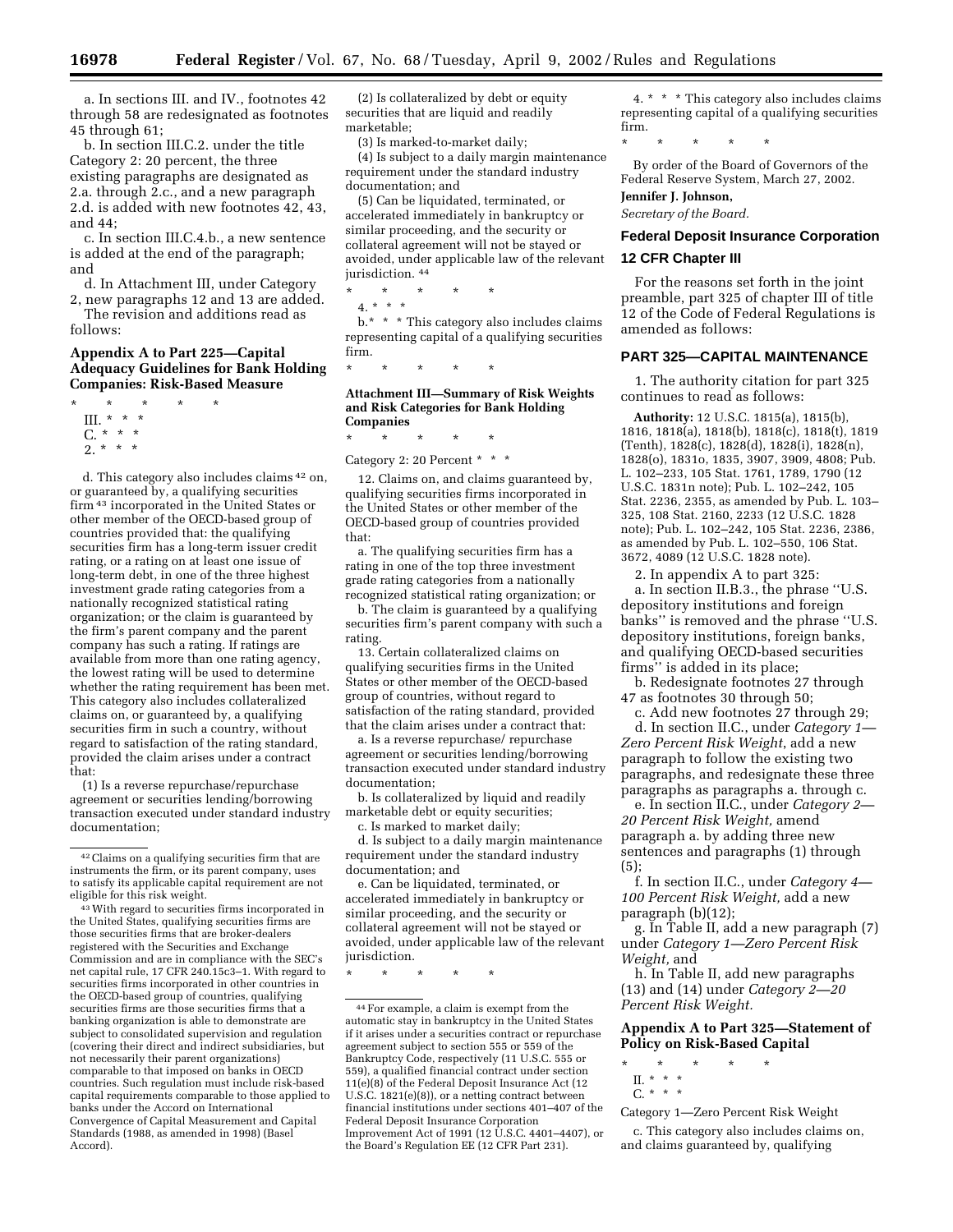securities firms incorporated in the United States or other members of the OECD-based group of countries that are collateralized by cash on deposit in the lending bank or by securities issued or guaranteed by the United States or OECD central governments (including U.S. government agencies), provided that a positive margin of collateral is required to be maintained on such a claim on a daily basis, taking into account any change in a bank's exposure to the obligor or counterparty under the claim in relation to the market value of the collateral held in support of the claim.

Category 2—20 Percent Risk Weight

a. \* \* \* This category also includes a claim 27 on, or guaranteed by, qualifying securities firms incorporated in the United States or other member of the OECD-based group of countries 28 provided that: the qualifying securities firm has a long-term issuer credit rating, or a rating on at least one issue of long-term debt, in one of the three highest investment grade rating categories from a nationally recognized statistical rating organization; or the claim is guaranteed by the firm's parent company and the parent company has such a rating. If ratings are available from more than one rating agency, the lowest rating will be used to determine whether the rating requirement has been met. This category also includes a collateralized claim on a qualifying securities firm in such a country, without regard to satisfaction of the rating standard, provided that the claim arises under a contract that:

(1) Is a reverse repurchase/repurchase agreement or securities lending/borrowing transaction executed using standard industry documentation;

28With regard to securities firms incorporated in the United States, qualifying securities firms are those securities firms that are broker-dealers registered with the Securities and Exchange Commission (SEC) and are in compliance with the SEC's net capital rule, 17 CFR 240.15c3–1. With regard to securities firms incorporated in any other country in the OECD-based group of countries, qualifying securities firms are those securities firms that a bank is able to demonstrate are subject to consolidated supervision and regulation (covering their direct and indirect subsidiaries, but not necessarily their parent organizations) comparable to that imposed on banks in OECD countries. Such regulation must include risk-based capital requirements comparable to those applied to banks under the Accord on International Convergence of Capital Measurement and Capital Standards (1988, as amended in 1998) (Basel Accord). Claims on a qualifying securities firm that are instruments the firm, or its parent company, uses to satisfy its applicable capital requirements are not eligible for this risk weight and are generally assigned to at least a 100 percent risk weight. In addition, certain claims on qualifying securities firms are eligible for a zero percent risk weight if the claims are collateralized by cash on deposit in the lending bank or by securities issued or guaranteed by the United States or OECD central governments (including U.S. government agencies), provided that a positive margin of collateral is required to be maintained on such a claim on a daily basis, taking into account any change in a bank's exposure to the obligor or counterparty under the claim in relation to the market value of the collateral held in support of the claim.

(2) Is collateralized by debt or equity securities that are liquid and readily marketable;

(3) Is marked-to-market daily;

(4) Is subject to a daily margin maintenance requirement under the standardized documentation; and

(5) Can be liquidated, terminated, or accelerated immediately in bankruptcy or similar proceeding, and the security or collateral agreement will not be stayed or avoided, under applicable law of the relevant jurisdiction. 29

\* \* \* \* \*

Category 4—100 Percent Risk Weight (b) \* \* \*

(12) Claims representing capital of a qualifying securities firm.

\* \* \* \* \*

### **Table II—Summary of Risk Weights and Risk Categories**

\* \* \* \* \* Category 1—Zero Percent Risk Weight \* \* \* \* \*

(7) Claims on, or guaranteed by, qualifying securities firms incorporated in the United States or other members of the OECD-based group of countries that are collateralized by cash on deposit in the lending bank or by securities issued or guaranteed by the United States or OECD central governments (including U.S. government agencies), provided that a positive margin of collateral is required to be maintained on such a claim on a daily basis, taking into account any change in a bank's exposure to the obligor or counterparty under the claim in relation to the market value of the collateral held in support of the claim.

\* \* \* \* \*

Category 2—20 Percent Risk Weight

\* \* \* \* \* (13) Claims on, and claims guaranteed by, qualifying securities firms incorporated in the United States or other member of the OECD-based group of countries provided that:

a. The qualifying securities firm has a rating in one of the top three investment grade rating categories from a nationally recognized statistical rating organization; or

b. The claim is guaranteed by a qualifying securities firm's parent company with such a rating.

(14) Certain collateralized claims on qualifying securities firms in the United States or other member of the OECD-based group of countries, without regard to satisfaction of the rating standard, provided that the claim arises under a contract that:

a. Is a reverse repurchase/repurchase agreement or securities lending/borrowing transaction executed under standard industry documentation;

b. Is collateralized by liquid and readily marketable debt or equity securities;

c. Is marked to market daily;

d. Is subject to a daily margin maintenance requirement under the standard documentation; and

e. Can be liquidated, terminated, or accelerated immediately in bankruptcy or similar proceeding, and the security or collateral agreement will not be stayed or avoided, under applicable law of the relevant country.

\* \* \* \* \*

By order of the Board of Directors.

Dated at Washington, DC, this 29th day of January, 2002.

Federal Deposit Insurance Corporation.

**Robert E. Feldman,**

*Executive Secretary.*

## **Office of Thrift Supervision**

#### **12 CFR Chapter V**

For the reasons set forth in the joint preamble, the Office of Thrift Supervision amends part 567 of chapter V of title 12 of the Code of Federal Regulations as follows:

## **PART 567—CAPITAL**

1. The authority citation for part 567 continues to read as follows:

**Authority:** 12 U.S.C. 1462, 1462a, 1463, 1464, 1467a, 1828 (note).

2. Section 567.1 is amended by adding the definition of qualified securities firm to read as follows:

\* \* \* \* \*

# **§ 567.1 Definitions.**

*Qualifying securities firm.* The term *qualifying securities firm* means: (1) A securities firm incorporated in the United States that is a broker-dealer that is registered with the Securities and Exchange Commission (SEC) and that complies with the SEC's net capital regulations (17 CFR 240.15c3(1)); and

(2) A securities firm incorporated in any other OECD-based country, if the savings association is able to demonstrate that the securities firm is subject to consolidated supervision and regulation (covering its subsidiaries, but not necessarily its parent organizations) comparable to that imposed on depository institutions in OECD countries. Such regulation must include risk-based capital requirements comparable to those imposed on depository institutions under the Accord on International Convergence of Capital Measurement and Capital Standards (1988, as amended in 1998).

\* \* \* \* \*

 $\overline{^{27}$  Claims on a qualifying securities firm that are instruments the firm, or its parent company, uses to satisfy its applicable capital requirements are not eligible for this risk weight.

<sup>29</sup>For example, a claim is exempt from the automatic stay in bankruptcy in the United States if it arises under a securities contract or a repurchase agreement subject to section 555 or 559 of the Bankruptcy Code, respectively (11 U.S.C. 555 or 559), a qualified financial contract under section 11(e)(8) of the Federal Deposit Insurance Act (12 U.S.C. 1821(e)(8)), or a netting contract between financial institutions under sections 401–407 of the Federal Deposit Insurance Corporation Improvement Act of 1991 (12 U.S.C. 4401–4407), or the Board's Regulation EE (12 CFR part 231).